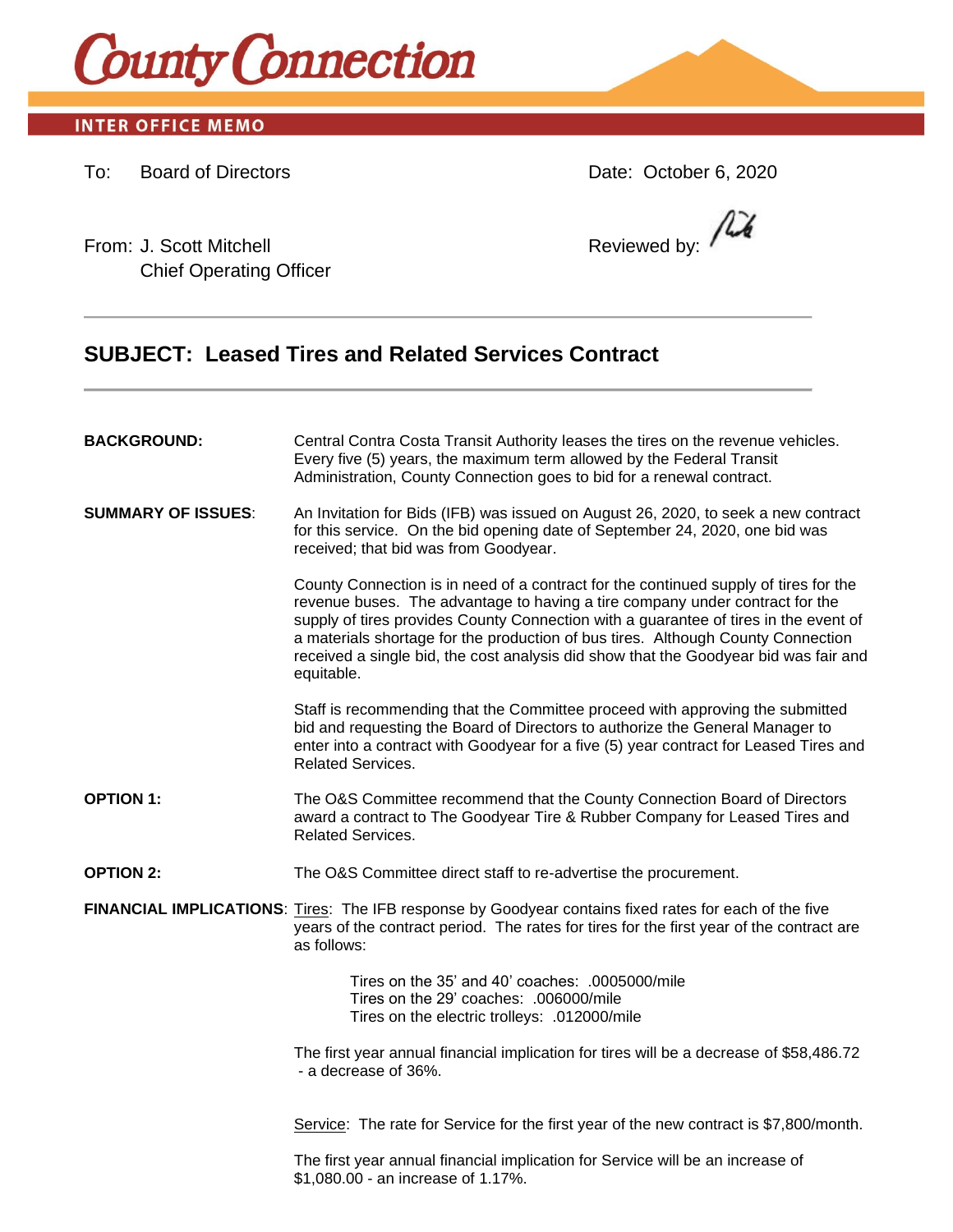Board of Directors October 6, 2020 Page 2

After the first year, the bid submitted by Goodyear lists the following percentage increases: Second Year 0% for Tires and 1.17% for Service Third Year 0% for Tires and 3% for Service Fourth Year 3% for Tires and 3% for Service Fifth Year 3% for Tires and 3% for Service **RECOMMENDATIONS**: The O&S Committee recommend that the Board of Directors at its October 15, 2020, meeting, adopt Resolution No. 2021-011 authorizing the General Manager to award a five (5) year contract to The Goodyear Tire & Rubber Company at the guaranteed rates specified in their bid of September 23, 2020. **ACTION REQUESTED**: The O&S Committee recommend that the Board of Directors at its October 15, 2020, meeting, adopt Resolution No. 2021-011 authorizing the General Manager to enter into a contract with The Goodyear Tire & Rubber Company for a five (5) year period at the guaranteed rates specified in their bid for Leased Tires and Related Services.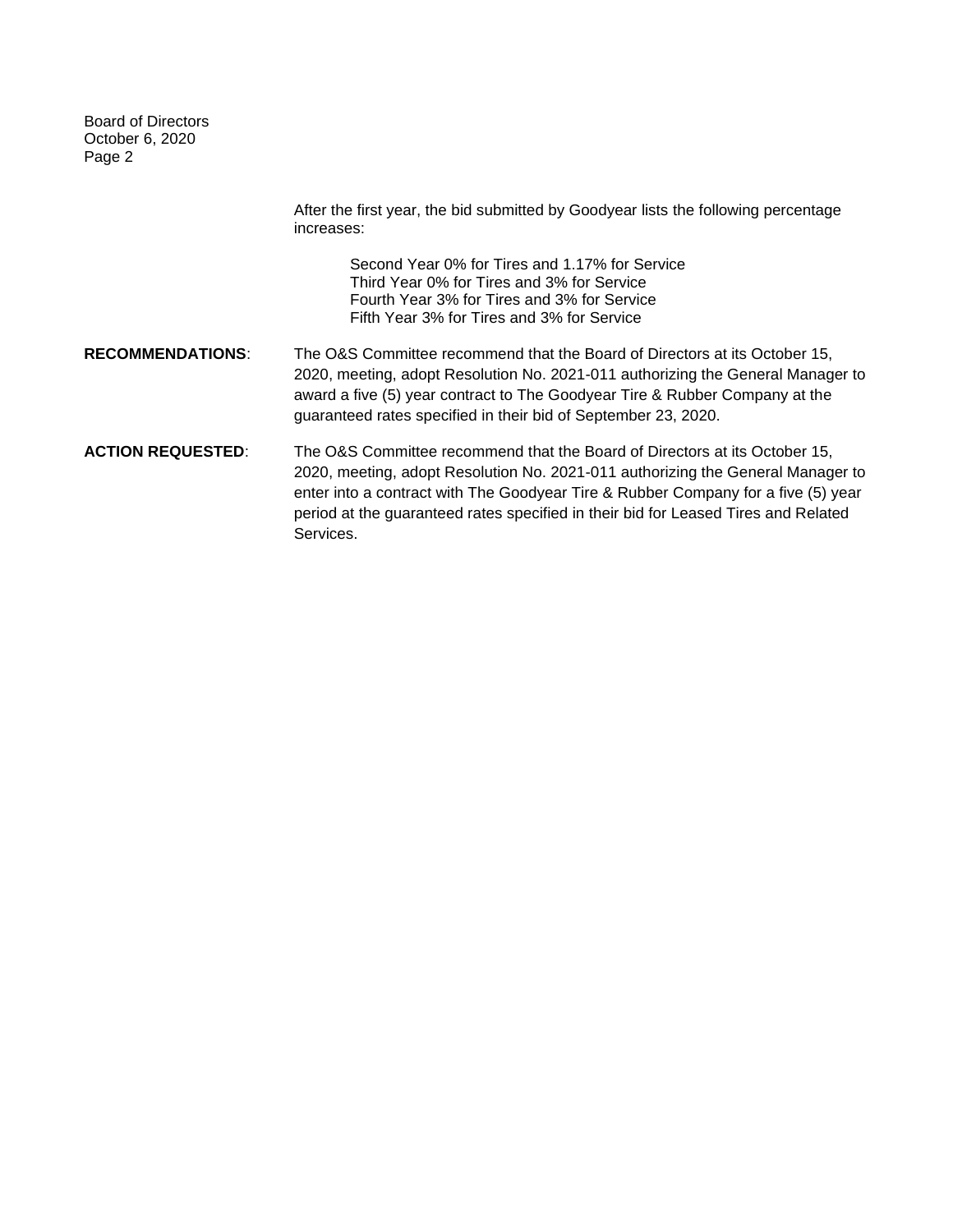#### **RESOLUTION NO. 2021-011**

#### **BOARD OF DIRECTORS CENTRAL CONTRA COSTA TRANSIT AUTHORITY STATE OF CALIFORNIA**

#### **\* \* \***

### **AUTHORIZING AWARD OF CONTRACT TO THE GOODYEAR TIRE AND RUBBER COMPANY FOR LEASED TIRES AND RELATED SERVICES**

**WHEREAS**, the County of Contra Costa and Cities of Clayton, Concord, the Town of Danville, Lafayette, Martinez, the Town of Moraga, Orinda, Pleasant Hill, San Ramon and Walnut Creek (hereinafter "Member Jurisdictions") have formed the Central Contra Costa Transit Authority ("CCCTA"), a joint exercise of powers agency created under California Government Code section 6500 et seq., for the joint exercise of certain powers to provide coordinated and integrated public transportation services within the area of its Member Jurisdictions;

**WHEREAS**, on August 26, 2020, the CCCTA issued an Invitation for Bids for Leased Tires and Related Services for a term of five years;

**WHEREAS**, one (1) bid was received from the Goodyear Tire and Rubber Company (Goodyear);

**WHEREAS**, staff and Legal Counsel reviewed the bid and determined that it was responsible and responsive to the specifications;

**WHEREAS**, staff conducted a price analysis and determined that Goodyear's bid price was fair and reasonable; and

**WHEREAS**, the Operating and Scheduling Committee concurs with the staff recommendation to award the contract for Leased Tires and Related Services to the Goodyear Tire and Rubber Company for an estimated amount of \$1,166,000 for a five-year term, which amount shall be based on the rates specified in Goodyear's bid and the CCCTA's needs during the contract term.

**NOW, THEREFORE, BE IT RESOLVED** that the Central Contra Costa Transit Authority Board of Directors hereby awards a contract to the Goodyear Tire and Rubber Company for Leased Tires and Related Services for an estimated amount of \$1,166,000 for a term of five (5) years, beginning November 1, 2020; and

**BE IT FURTHER RESOLVED** that the General Manager is authorized to execute a contract on behalf of CCCTA with the Goodyear Tire and Rubber Company, in full conformity with all of the terms and conditions in the Invitation for Bids and in a form approved by Legal Counsel.

Regularly passed and adopted this 15th day of October 2020, by the following vote:

AYES:

NOES:

ABSTAIN:

ABSENT: